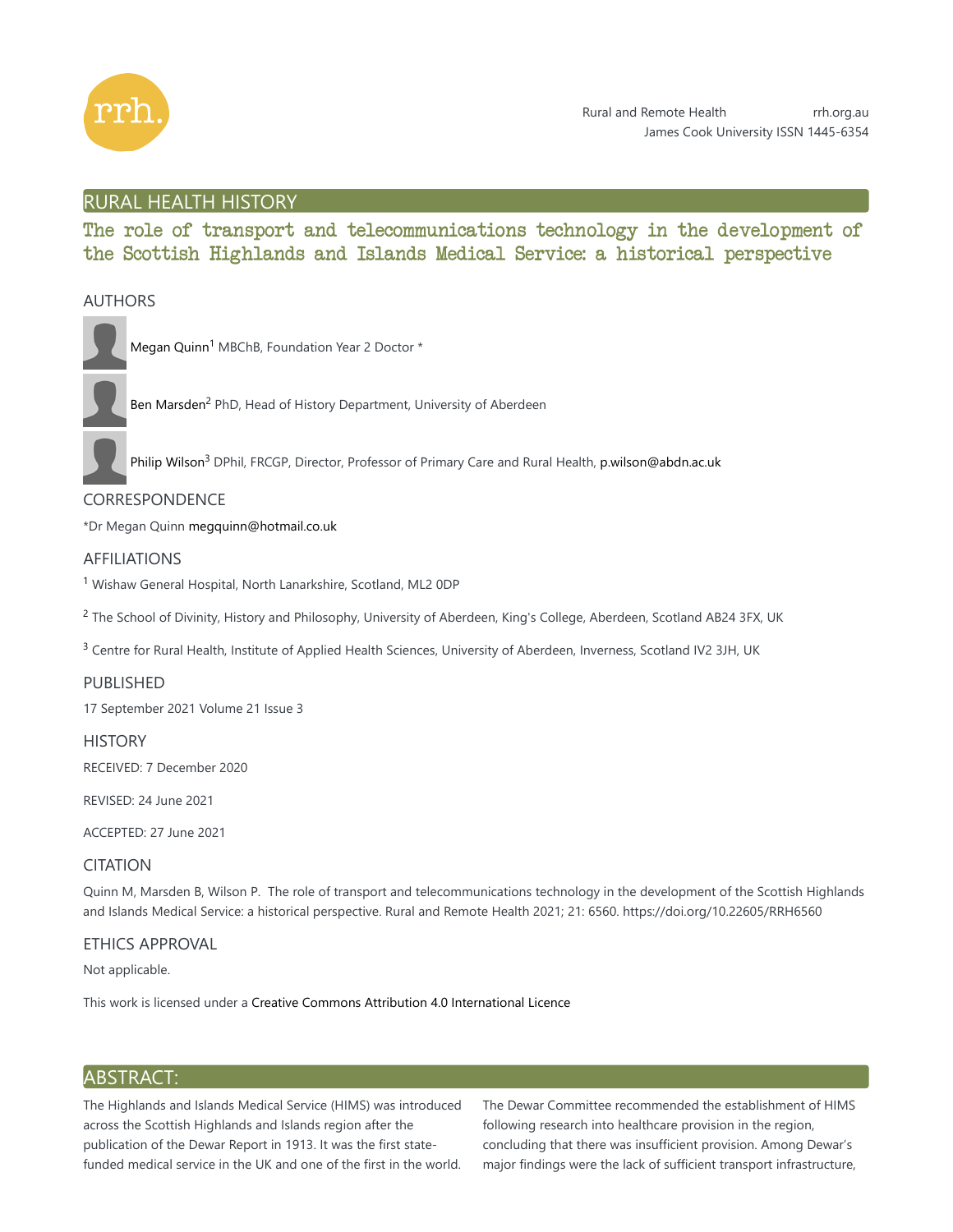high transport costs and low availability, and the lack of telecommunication services. This historical study with current relevance has addressed the contribution of transport and telecommunication technologies to the overall success of the Highland and Islands Medical Service. We have considered the crucial role of developments in the transport and telecommunications industries in overcoming contemporaneous healthcare problems.

Through the study of contemporary letters, newspaper articles and government reports, this study assesses whether the views expressed at the time agree with the central contention that automobiles and telecommunication services were essential to the success of HIMS. This study also assesses the parallels drawn between the problems faced by HIMS in the 1900s and modernday rural healthcare providers.

Automobile use allowed those in the Highlands and Islands to commute with far greater ease, indirectly allowing doctors and members of the healthcare team to travel to see patients further afield and in greater numbers due to reduced travelling time. Additionally, funds provided by other government departments as well as HIMS allowed telecommunication technology to develop in the region, resulting in improved communication between widely dispersed healthcare workers, thereby improving healthcare provision.

Prior to the formation of HIMS, the Highlands and Islands region in Scotland struggled to provide sufficient health care to its residents. The formation of HIMS resulted in improved health care in the region while simultaneous developments in the transport and telecommunication industries occurred. Past scholars have established links between the transport and telecommunication industries and healthcare provision in several countries. This study has contributed to existing literature by providing an insight into the relationship between such services in the Highlands and Islands region as well as rural life in the early 1900s. To conclude, the development of the transport and telecommunications industries acted synergistically with HIMS to lead to success in provision of good health care in the region.

#### Keywords:

highlands, history, islands, medical, Scotland, service, telecommunications, transport.

# FULL ARTICLE:

#### **Introduction**

The Highlands and Islands Medical Service (HIMS) was introduced across the Scottish Highlands and Islands in 1913 after the Dewar Committee, chaired by Sir John Dewar concluded, following detailed investigation, that 'the provision of medical attendance in districts situated in the Highlands and Islands of Scotland'<sup>1</sup> was inadequate. Scholars such as Crossfil have argued that HIMS was a direct precursor of the UK National Health Service<sup>2</sup>. Although the origins of HIMS have been studied extensively $2.3$ , the relationship between the service and technological changes in the early 20th century has not been examined.

In this article we assess the contribution of transport and telecommunications technology introduced or supported by HIMS in resolving healthcare difficulties in the Highlands and Islands and the extent to which the success of HIMS depended on developments in non-medical industries. Examples of these technologies on Scottish islands are given, although the focus is the Scottish mainland and thus maritime transportation is not discussed.

Contemporary letters, newspaper articles and government reports reveal the transport and communication problems located by Dewar before HIMS formation. Two prominent problems arose repeatedly. The first was the inhabitants' lack of telegraph and telephone services in emergencies: Dr Roger McNeil reported that 'the difficulty of communication sometimes makes it impossible to get medical attendance in time to save life'<sup>1</sup>. The Dewar Committee acknowledged that 'efforts are often made to communicate by telegraph, which for purposes of medical inquiry and advice is cumbersome and unsatisfactory'<sup>1</sup>. The second

problem was the lack of available transport. The committee reported that the use of 'automobile locomotion' could 'double the working capacity of the existing medical service'<sup>1</sup>. A Dewar Committee meeting highlighted doctors' difficulty traversing rural terrain. Mr Graham, a fisherman on the tiny island of Rona, to the east of Skye, reported they may have to 'Wait a fortnight for him, and the patient will be suffering pain all that time'<sup>4</sup>. This reflects on the multitude of transport modalities needed for island travel, but nevertheless adds to the argument about sufficient automobile provision to travel land distances.

The pre-existing problems resulting from inadequate transport and telecommunication services were reduced with HIMS formation. An annual government grant of £42,000<sup>5</sup> made HIMS the first state-funded medical service in the UK and one of the first globally. As well as supporting doctors' salaries<sup>6</sup>, it explicitly provided money to buy automobiles<sup>7</sup> and to improve telegraph and telephone services<sup>8</sup>.

Did contemporaries claim that automobiles and telecommunication services were essential to the success of HIMS? In other geographical areas and at other times the importance of such communication had been recognised. Berger, for example, reported on the crucial historical impact of the automobile on rural healthcare provision in the USA (around the time of HIMS)<sup>9</sup>: he concluded automobile use shortened time spent travelling for the doctor, improved patient care and improved professional life<sup>9</sup>. More limited literature has addressed the impact of communication technologies in European rural health care<sup>10</sup>. Automobile use was shown to be vital for effective care in rural Norfolk in 1985<sup>11</sup>. But there has hitherto been no study focused on rural Scotland.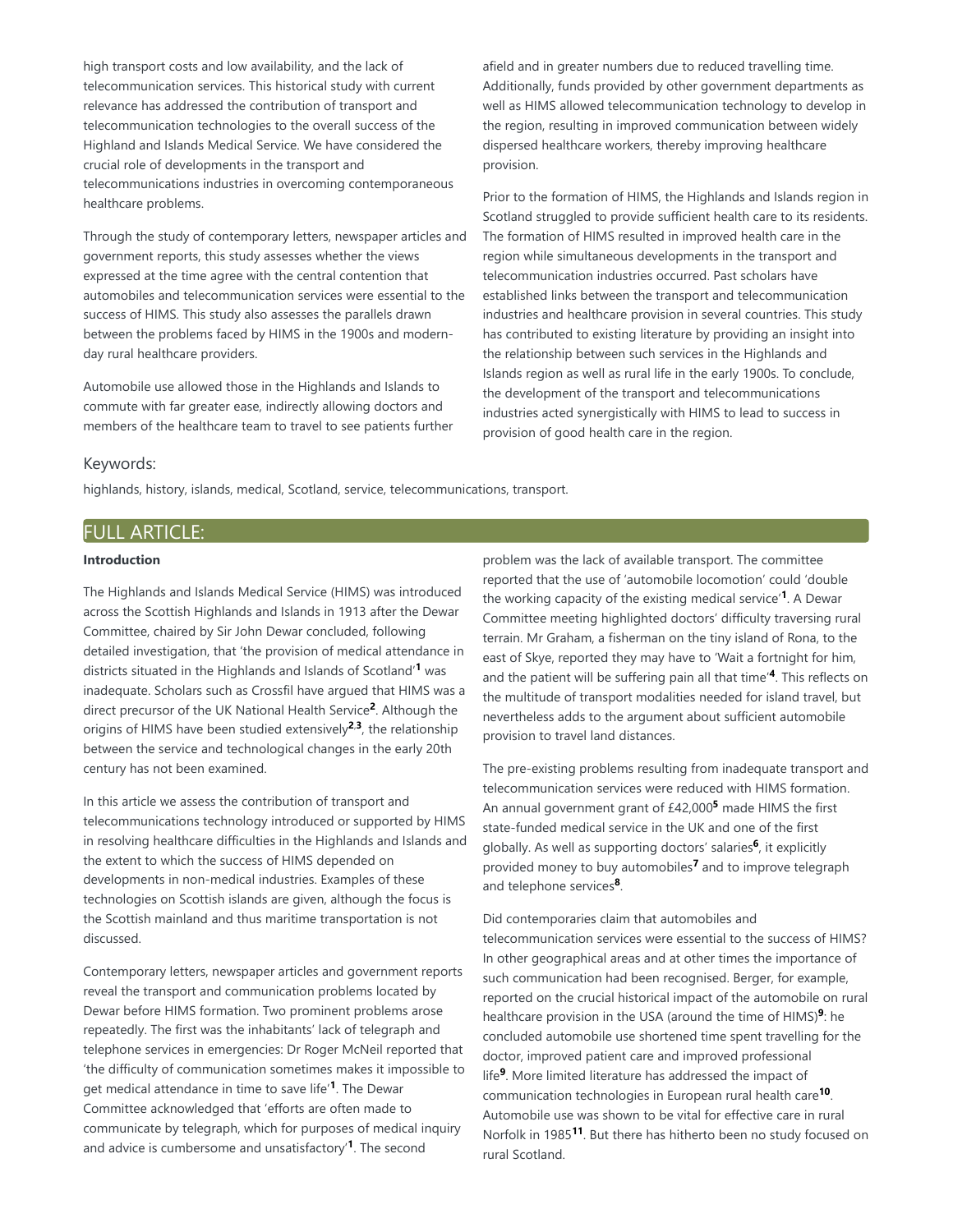## **Transport development in the Scottish Highlands and Islands in the HIMS era**

The introduction of HIMS resulted in increased automobile use in the Highlands and Islands. The Scottish Insurance Commissioners, a body created to implement the provisions of the *National Insurance Act (1911)*, allocated mileage grants to the service in both 1913 and 1914<sup>12</sup> to be used toward medical automobile purchase costs and fuel. The view that automobile use was key to the implementation and success of the service is supported through this ring-fencing of funds. Previously, doctors working in this area could not generally afford to buy automobiles<sup>1</sup> and one described trying to obtain the funds required as 'in a great many cases almost insuperable<sup>'7</sup>. Many clinicians in the Highlands and Islands area experienced problems in travelling over difficult terrain. In 1930 a doctor wrote that travel caused much 'hardship and discomfort<sup>'13</sup>. Another member working in Sutherland stated that 'there was no class of men more alive to the advantages of increased speed in transport than the Highland medical practitioners<sup>'7</sup>. The district nurse Flora Ferguson in Inverness-shire had previously 'walked, cycled or hired transport in order to attend patients' but in 1926 she acquired an automobile through HIMS funds . **14**

The importance of automobiles was acknowledged by Alexander Shearer, Medical Officer for HIMS, in an address in 1931. He stated that 'the provision of motor transport … has almost revolutionised the service'<sup>15</sup>. Personal accounts of those working in HIMS suggest that automobiles were key in overcoming rural health problems in HIMS districts.

Some communities felt that, even as HIMS developed and expanded, their healthcare provision remained inadequate. The *Scotsman* newspaper published the 'Scottish secretary's answer to complaints: transport problems<sup>'16</sup> in 1935. A senior Scottish politician considered that settlements in the far north would be unable to receive the same services as those in 'more accessible and thickly populated parts of the country' due to costs being too high. The government had reported as early as 1924 that any development in general transport services would be advantageous to the medical services<sup>17</sup>. However, cost remained a barrier, and remote areas, such as Muck, one of the Small Isles of the Inner Hebrides, did not possess any automobiles as late as 1938<sup>18</sup>. The Isle of Muck is small, both geographically and in population number, although automobile use to lessen travel time on limited road surfaces may have been key.

In 1930, a Dr Jamerson recalled high maternal death rates prior to the formation of HIMS<sup>19</sup> and reported that the number of mothers dying was afterwards 'diminished to few'<sup>19</sup>. Dr Jamerson's findings remain relevant. A study in rural South Africa concluded that decreased transfer times by ambulance are associated with improved maternal and foetal death rates<sup>20</sup>. WHO has concluded that maternal mortality 'is higher in women living in rural areas'<sup>21</sup>. Although there are several possible explanations, studies have supported the view that a lack of transportation systems is a key factor<sup>22,23</sup>. Research conducted in rural Ghana concluded, for example, that maternal health remained at risk due to the

country's health service failing to improve transport service provision<sup>24</sup>. The study linked poor road development with the health authority failing to appreciate the 'social-cultural, economic, as well as geographic characteristics' of the area<sup>24</sup>. This supports our contention, above, that the high costs of automobiles and transportation services led to the slower development of services. The case of HIMS has indicated that merely providing additional doctors or medical supplies could not solve the problem for rural communities; what was needed, and what happened in Scotland, was support for the development and maintenance of key transport infrastructure.

As time progressed, flight transportation was introduced in the Highlands leading to rapid access to secondary care services<sup>25</sup>. This further strengthens our argument: medical personnel at the time pushed for prompt transportation services to give patients equal care to those in urban districts.

### **Telecommunication services in the Scottish Highlands and Islands in the HIMS era**

Changes in telecommunication services, such as telegraphs and telephones, enabled new communication pathways across long distances between healthcare professionals.

A case reported in the *Scotsman* in 1937 illustrates the key role of telephony<sup>26</sup>. Residents on Raasay, a small island east of the Isle of Skye, sent a petition to Sir Murdoch Macdonald, member of parliament for Inverness-shire. The petition described medical care on the island as 'most deplorable' since damage occurred to the telephone cable that ran to nearby Skye. When the cable was operational, the nurse on Raasay was able to speak directly with Skye's medical officer in Portree, a village on the east coast of the island. A similar scenario occurred in rural Victoria, Australia in 2012<sup>27</sup>. There, a telephone provider's services were disabled for over 12 hours and three problems occurred: 'communication (with patients, health or emergency services), provision of investigation results and management of patients 'at risk"<sup>27</sup>. Both cases highlight growing dependence on telecommunication technology despite it not being available in remote areas.

In contrast to the negative attention in April 1937, the *Scotsman* published a further article regarding telephones in Shetland in October 1937<sup>28</sup>. It described island improvements that would eventually allow wireless telephony to be installed, and when the works were complete they would 'be useful for life-saving as well as for ordinary communication<sup>'28</sup>. A combination of government service work and HIMS funding allowed communication problems to be overcome to improve health care across the region. The recognition of needing to improve health care in the region propelled an improvement in transport and communication services.

In parallel with transport development, those arguing for improved communication had to campaign for financial support. The Department of Health for Scotland stated in 1934 that it had 'no hesitation'<sup>29</sup> in reporting the improvement of telephone services would benefit health services. However, 'the funds at the disposal of the Department are not available for assisting in these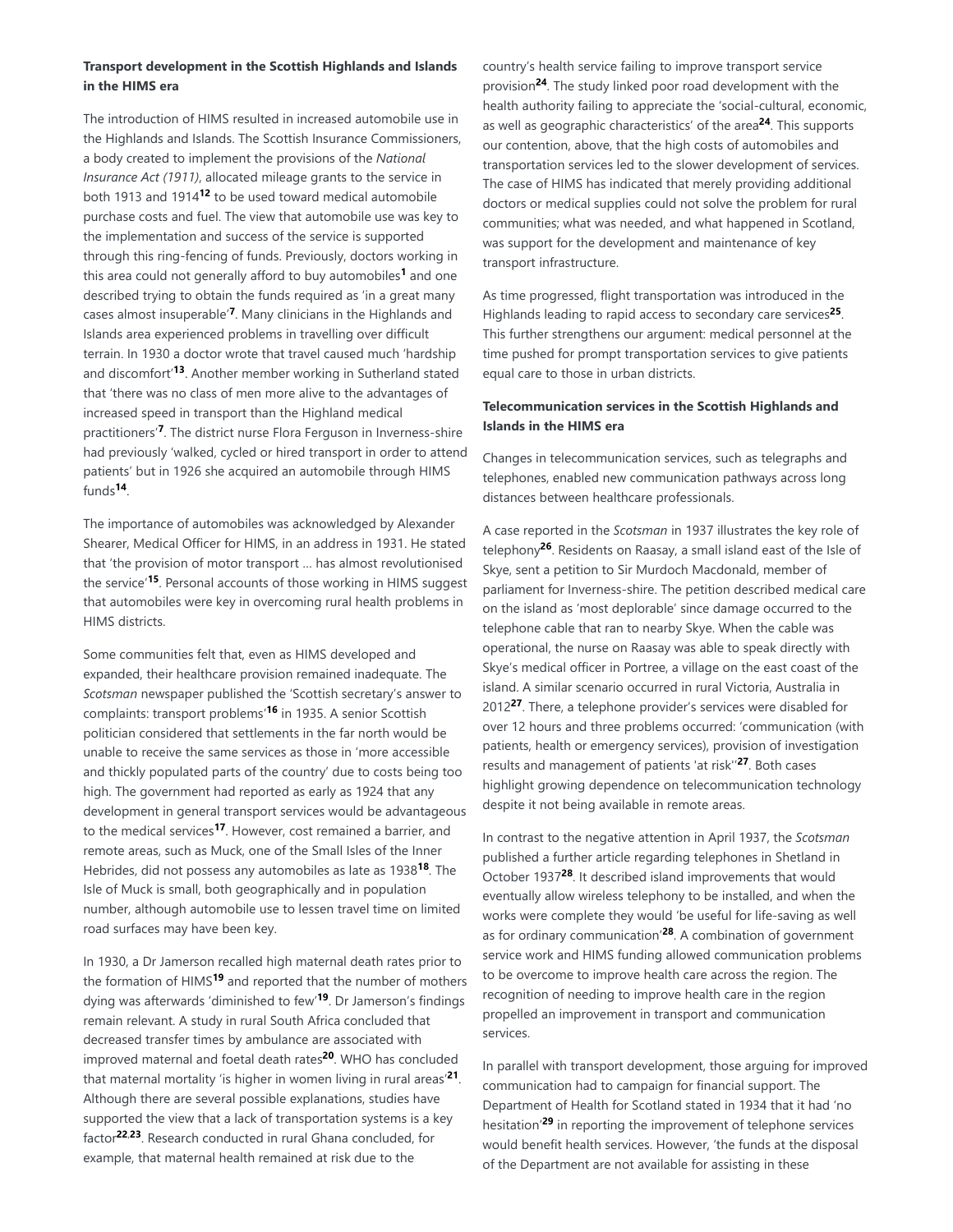directions<sup>'29</sup>. The acknowledgement of the high costs of installing telephone services has been appreciated elsewhere<sup>30</sup> and is still apparent today. A study in 2013 highlighted the difficulties of installing telemedicine operations (communicating health information electronically) into rural Africa<sup>31</sup>. High connection costs in addition to high poverty rates resulted in low levels of telemedicine development. This closely aligns with the problems faced in the Scottish Highlands and Islands prior to HIMS.

The outbreak of World War I shortly after the formation of HIMS indirectly resulted in long-term financial benefits for the service. World War I slowed the initial development of HIMS<sup>5</sup> and increased transport costs<sup>32</sup>, but emergency telegraph and telephone circuits used in the war were kept, provided that they could 'serve a useful public service<sup>'33</sup>. Telecommunication service installation costs had been covered, thereby saving HIMS funding. Grants were given by the Scottish Board of Health and the Board of Agriculture for Scotland to maintain the emergency circuits. Otherwise, telegraph services were provided by the General Post Office across the country<sup>34</sup>.

#### **Conclusion**

This study aimed to establish a link between the transport and telecommunication industries and the success of HIMS. The challenges of providing adequate health care in rural, rather than urban, areas are well recognised<sup>35</sup> and the influence of poor transport infrastructure on health care remains in many rural areas today<sup>25</sup>. Previous historical work has established the relationship between adequate transport and telecommunication services and

rural health care provision, but this early example of a statesupported medical service in the Highlands and Islands provides a unique perspective on the role of government initiatives.

First, in agreement with the existing literature, automobile use reduced commuting problems in the rural Highlands and Islands region. HIMS doctors and nurses were able to see more patients due to reduced transportation times, and doctors gained increasing amounts of personal free time. However, some settlements in the Highlands and Islands region experienced ongoing financial limitations.

Second, the development of telegraph and telephone communication was already being pursued in the HIMS region. HIMS did contribute funds to this cause, although it would have been unable to develop such a network without other government service support. The use of telegraphs and telephones improved access to care on remote Scottish islands, allowing resident nurses to be in direct contact with mainland healthcare workers.

It can be concluded that a synergy between HIMS, the transport industry and the telecommunications industry led to its success. Funds provided by HIMS helped to disseminate the newly marketed technologies of the automobile, and domestic and business telephone. Further study should focus on the initial road network development in the Scottish Highlands and Islands. Together with automobile access, this will provide a fuller picture of medical service provision in the Scottish Highlands and Islands at the time of introduction of HIMS.

# REFERENCES:

**1** Highlands and Islands Medical Service Committee. *The Dewar report.* Highlands and Islands Medical Service Committee, 1912.

**2** Crossfil M. The Highlands and Islands Medical Service: precursor of a state funded medical care system? *Vesalius* 1996; **2(2):** 118-125.

**3** Macrae M. *The National Health Service in Scotland: origins and ideals, 1900-1950.* East Linton: Tuckwell, 2003.

**4** [author unknown] The Evidence of Mr Graham, Isle of Rona, 18 October 1912. HILH\_DEWAR100\_014. Inverness: Highland Archive Centre.

**5** National Health Service. *Highlands and Islands Medical Service (HIMS).* Available: web link (Accessed 5 November 2017).

**6** Department of Health for Scotland. Correspondence relating to the working of the 'H & I' (M.S.) Scheme. [Letter to Alex Shearer Esq. M.D.] 22 August 1930. 213602, HH65/34. Edinburgh: National Archives of Scotland.

**7** Department of Health for Scotland. Correspondence relating to the working of the 'H & I' (M.S.) Scheme. [Letter to Alex Shearer Esq. M.D.] 3 September 1930. 213602, HH65/34. Edinburgh: National Records of Scotland.

**8** Scottish Board of Health. *Scheme for provision and maintenance of houses for medical officers of houses and hospices for nurses*

*144198, Highlands and Islands Medical Service Fund respect to Isle of Lewis.* March 1920. HH65/24. Edinburgh: National Records of Scotland.

**9** Berger ML. The influence of the automobile on rural health care, 1900–29. *Journal of the History of Medicine and Allied Sciences* 1973; **28(4):** 319-335. DOI link

**10** Thomas J, Curtis SM. *Medicine in the remote and rural north, 1800-2000.* London: Pickering & Chatto, 2011.

**11** Bentham G, Haynes R. Health, personal mobility and the use of health services in rural Norfolk. *Journal of Rural Studies* 1985; **1(3):** 231-239. DOI link

**12** [author unknown]. Scheme for Grants to District Nursing Associations 136986, Memorandum in regard to the Highlands and Islands Scheme of Medical Service at modified fees. 1913. HH65/3. Edinburgh: National Archives of Scotland.

**13** Department of Health for Scotland. Correspondence relating to the working of the 'H & I' (M.S.) Scheme. [Letter to Alex Shearer Esq. M.D.] 19 July 1930. 213602, HH65/34. Edinburgh: National Records of Scotland.

**14** [author unknown]. Nurse Flora Ferguson. 1926. HLH\_DEWAR100\_031. Inverness: Highland Archive Centre.

**15** Shearer A. 'HIMS: What it is and what it has done'. Address delivered to the Institute of Public Administration, 18 March 1931,